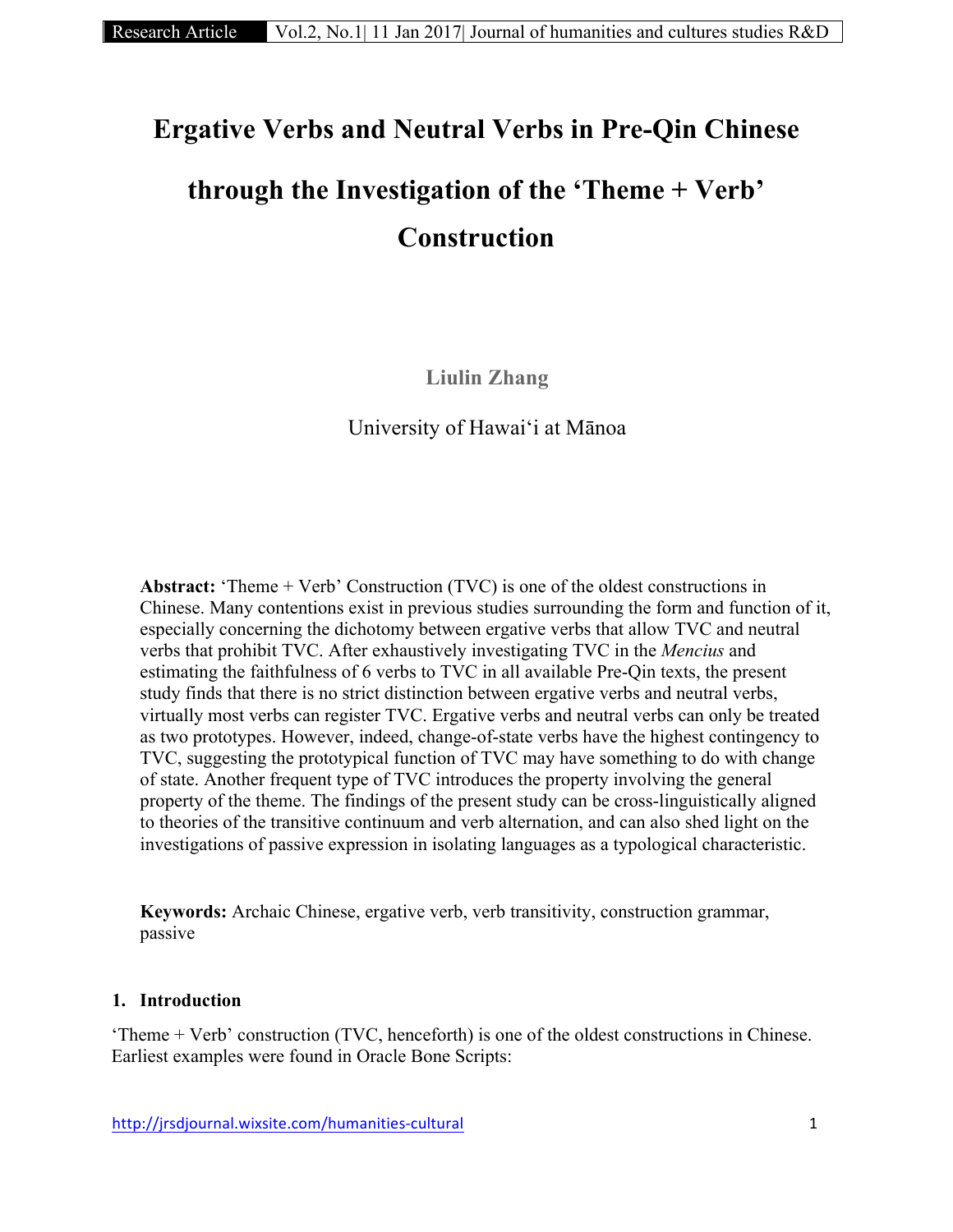Research Article Vol.2, No.1| 11 Jan 2017| Journal of humanities and cultures studies R&D

(1) 辛 丑 卜, …黍 登。 Xinchou bu, shu **zheng**. 1 Xinchou (day) divine millet steam 'Day Xinchou's divine said that millet should be steamed ...'

(《殷虚文字缀合》62)

In (1), 黍 *shu* means 'millet', and 登 *deng* is normally interpreted as 烝 *zheng* 'to steam', so 黍登 *shu deng* means 'to steam millet', and the theme is put before the verb.

Thereafter, TVC is widely seen in texts of all time periods, until now:

'Your letter has already been received.'

| $(2)$ 地 |                                                                                              |  | 削   | 兵                                 |  |  | 辱,主不得意而死。                                                         |  |  |  |  |  |                      |  |
|---------|----------------------------------------------------------------------------------------------|--|-----|-----------------------------------|--|--|-------------------------------------------------------------------|--|--|--|--|--|----------------------|--|
|         | Di                                                                                           |  | xue |                                   |  |  | bing ru, zhu bu de yi er si.                                      |  |  |  |  |  |                      |  |
|         |                                                                                              |  |     |                                   |  |  | territory encroach army humiliate Lord not fulfill wish Conj. die |  |  |  |  |  |                      |  |
|         | 'Territory encroaches, and the army is humiliated. The Lord died with wishes not fulfilled.' |  |     |                                   |  |  |                                                                   |  |  |  |  |  |                      |  |
|         |                                                                                              |  |     |                                   |  |  |                                                                   |  |  |  |  |  | (About 250BC, 《韩非子》) |  |
|         |                                                                                              |  |     | (3) 彩 女 嫔妃 皆 不 要。                 |  |  |                                                                   |  |  |  |  |  |                      |  |
|         |                                                                                              |  |     | Cainv pinfei jie bu yao.          |  |  |                                                                   |  |  |  |  |  |                      |  |
|         |                                                                                              |  |     | maid concubine both not want      |  |  |                                                                   |  |  |  |  |  |                      |  |
|         |                                                                                              |  |     |                                   |  |  | 'Neither maid nor concubine is wanted.'                           |  |  |  |  |  |                      |  |
|         |                                                                                              |  |     |                                   |  |  |                                                                   |  |  |  |  |  | (About 600, 《敦煌变文》)  |  |
|         |                                                                                              |  |     | (4) 您 的 信 已经 收 到 了。               |  |  |                                                                   |  |  |  |  |  |                      |  |
|         |                                                                                              |  |     | Nin-de xin vijing shoudao-le.     |  |  |                                                                   |  |  |  |  |  |                      |  |
|         |                                                                                              |  |     | you-DE letter already receive-LE. |  |  |                                                                   |  |  |  |  |  |                      |  |

(Modern Chinese)

TVC has received the attention of many researchers. As early as the 1920s, S. Yang (1924/1956) noted the phenomenon of 施受同辞 'a verb can take agent or theme as its subject', and J. Li (1933/1986) described TVC as 反宾为主句 'object-as-subject sentence'. So far, studies on the form of TVC mainly focused on the animacy of the theme subjects and the verbs in TVC. It was suggested that the theme-subjects in TVC tended to be inanimate (Wei, 1994:299; Yu, 1999), though there were exceptions (Yi, 1989:106). With regards to the verbs in TVC, Cikoski's (1978a, b) dichotomy between ergative verbs and neutral verbs has been especially influential. It was suggested that neutral verbs always take agents as subjects, no matter there is object or not, like 辟 *bi* 'avoid; dodge' in (5); whereas ergative verbs take theme-like subjects when objects are absent, but take causers as subjects when there are objects, as 免 *mian* 'avoid; refrain from' in (6):

http://jrsdjournal.wixsite.com/humanities-cultural 2  $<sup>1</sup>$  Although pinyin is used to annotate the pronunciations of characters in this paper, it needs to be noted that</sup> because of the rich varieties of Chinese synchronically and diachronically, pinyin virtually cannot adequately represent the pronunciations of characters when the texts were written.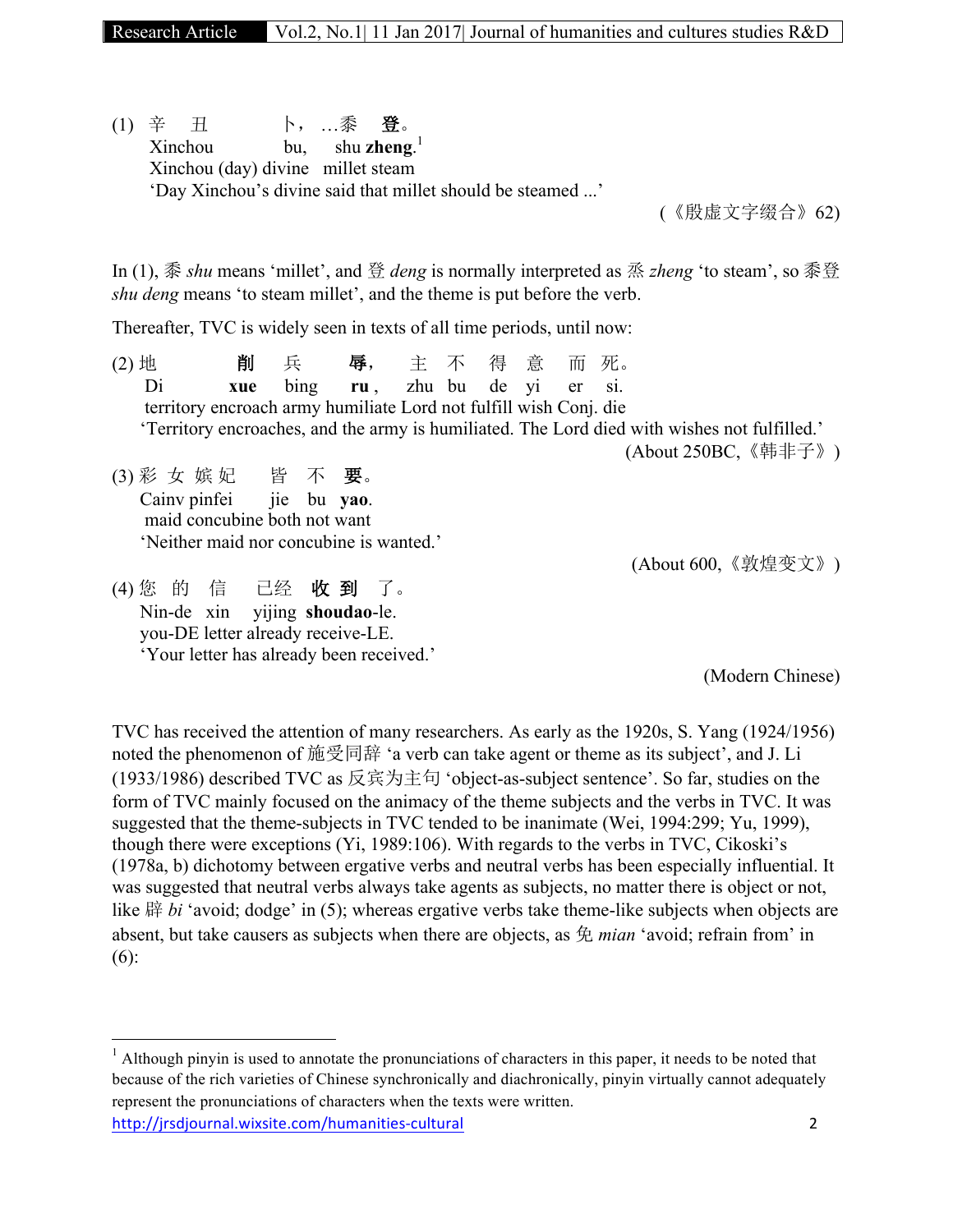(5)a.秦子,梁子,以 公 旗 辟于 下道。 Qinzi, Liangzi yi gong qi **bi** yu xiadao. Qinzi Liangzi with duke name dodge at small path 'Qinzi and Liangzi dodge at the small path under the name of the duke.' (《左传》) b. 将 焉 辟之? Jiang yan **bi** zhi? will how avoid it 'How to avoid it?' (《左传》) (6)a.女子 曰:"君 免乎?" Nvzi yue: "jun **mian** hu?" woman say emperor refrain from Ques. 'The woman asked: "Is the emperor refrained from (the catastrophe)?"' (《左传》) b. 若 从 君 惠 而 免之…… Ruo cong jun hui er **mian** zhi… if accept monarch favor Conj. pardon us 'If (you could) accept the monarch's favor and pardon us …' (《左传》) (data from Cikoski, 1978a)

Striking similarity can be observed between Cikoski's idea and the Unaccusative Hypothesis (Perlmutter, 1978), which was introduced almost at the same time, though the latter is about intransitive verbs. Harbsmeier (1980) and Hsveh (1994) noticed that the boundary between ergative verbs and neutral verbs is not as clear as Cikoski claimed in 1978. Disagreement of the categorizations was observed for verbs like 伐 *fa* 'kill, attack' and 封 *feng* 'present vavasory' (Harbsmeier, 1980: 138-139), but the contrast between ergative verbs and neutral verbs still affected the readings of TVCs in Classical Chinese heavily (cf. Onishi, 2004; Liu, 2006, Song, 2007, Wu, 2009). For example, Liu (2006) suggested the inherent function of TVC is to introduce the state of an entity and prototypically formed by causative or stative verbs (similar to ergative verbs in Cikoski 1978's system), and few action verbs (roughly equivalent to neutral verbs in Cikoski 1978's system) extended stative senses by entering TVC, thus formed notional passive construction. Mei (1991) did not adopt Cikoski's distinction of verbs but posited a relevant opinion that there was a definite demarcation in form between the 'theme + verb' construction and the 'agent + verb' construction in Ancient Chinese.

Quite a lot of researchers believe the function of TVC at least has something to do with passive (e.g. Hong, 1958/2000; Xie, 1996; Yao, 1999), among whom Yao (1999) used the term 'notional passive'. Obviously, Liu's (2006) opinion mentioned above is not in the same vein, but follows another line started by Lv (1942:92) that TVC is stative in nature, together with Fang (1961).

With regards to the origin of TVC, Yao (1999) argued it is one of the most basic and ancient constructions in Chinese. Assuming TVC is notional passive, he also proposed that Pre-Qin Chinese did not have any particular grammatical markers to express passive sense. The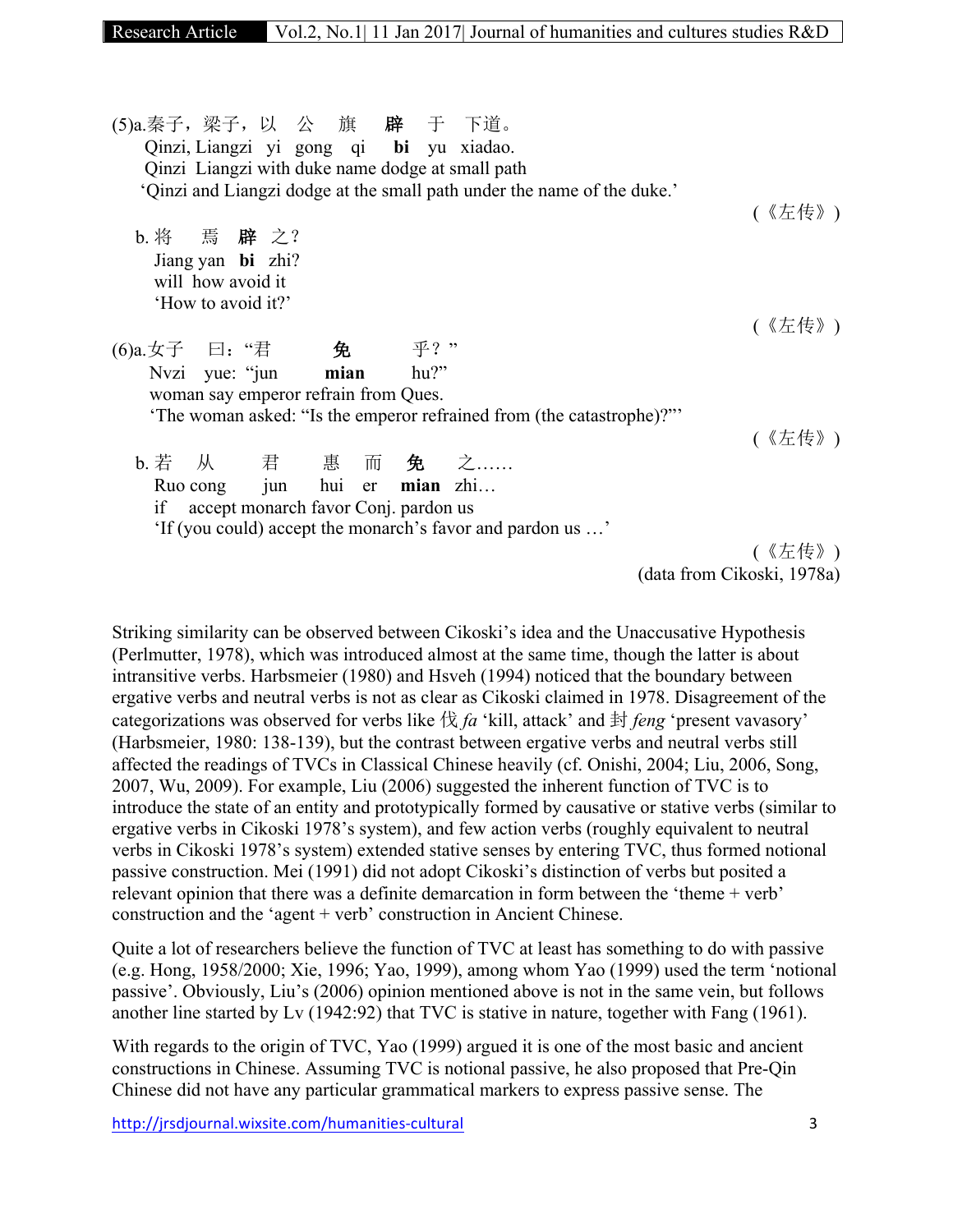commonly recognized passive markers in classical Chinese had their specific functions instead of marking passive:  $\pm \nu u$  was employed to introduce agent in many kinds of constructions, and  $\mathbb{R}$ *jian* was among the group of undergoing verbs. On the other hand, in a study about topiccontrolled ellipsis pattern in Ancient Chinese, Dong (2015) posited the frequently employed discourse strategy of topic-controlled ellipsis might have facilitated the formation of the following prevailing patient-as-subject clauses.

#### **2. Framework and Methodology**

Confronted with disagreements at many aspects and set within the framework of construction grammar, the present study takes a corpus-based approach to explore the form and function of TVC in Pre-Qin Chinese by specifically looking at the verbs in TVC. The following basic tenets of construction grammar are assumed: (a) Constructions are meaningful in their rights (Langacker, 2008:3; Goldberg, 1995; 2003), and the meaning of constructions and verbs interact in non-trivial ways (Goldberg, 1995:24). (b) (Semantic) categories are not always welldelineated but structured around prototypes, with degrees of membership (Langacker, 1991:266; 2008:13; Goldberg, 1995: 13-14). (c) 'What we see is what we get', and no underlying levels of syntax or any phonologically empty elements are posited (Goldberg, 2003). (d) The nature of language is usage-based, and contextualized exposure to input and frequency has an effect on language learning, processing, and novel use of language (Langacker, 1988; Bybee, 2012). Based on the assumption of the usage-based nature of language, different from formal syntacticians, constructionists usually take a bottom-up corpus-based approach to study language, and the investigation of type-token distributions is one of the common methods. Token frequency is how often particular words or specific phrases appear in the input. Type frequency, on the other hand, is how many different lexical items can be applied to a certain pattern, paradigm, or construction (Ellis, 2002). Moreover, the interactions between verbs and constructions are often assessed in the contingency of form-function mapping (Ellis & Cadierno, 2009). Some verbs are closely associated with a particular construction (for example, *give* is highly indicative of the ditransitive construction, whereas *leave*, although it can form a ditransitive, occurs in other constructions more frequently) (Ellis et al., 2015).

From the perspective of construction grammar to the investigations of TVC, a question arises as to whether the groundbreaking dichotomy between ergative verbs and neutral verbs (Cikoski, 1978) was imposed on it or discovered from language usage. Whether the stative meaning and passive reading are mutually exclusive. As is mentioned before, Harbsmeier (1980) and Hsveh (1994) pointed out the boundary between ergative verbs and neutral verbs was not clear-cut. Moreover, although Onishi (2004) acknowledged the contrast between ergative verbs and neutral verbs, in his quantitative study of the distributions of 19 ergative verbs in 《史记》*Shiji*: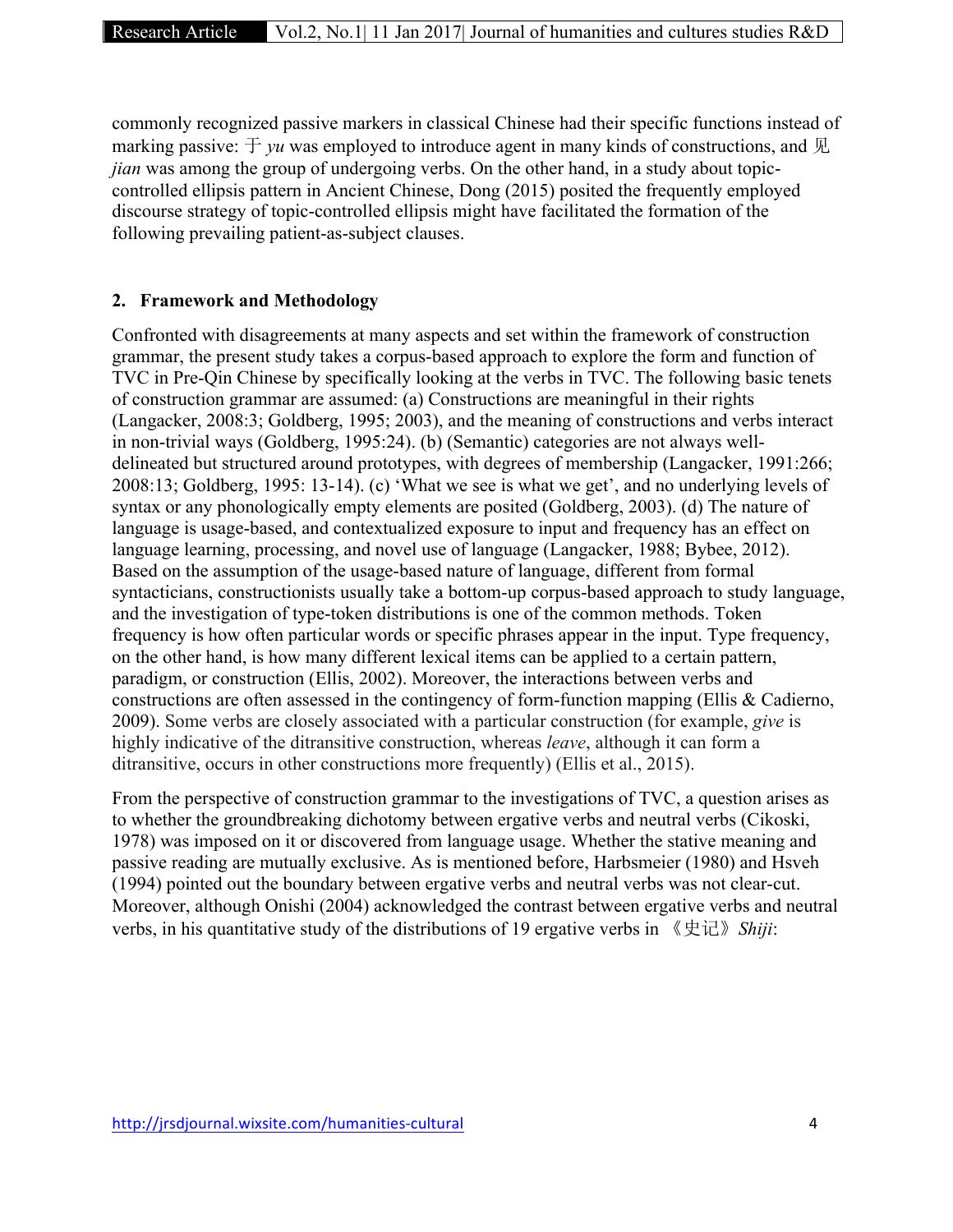Table 1.

| $\mathbf{I}$ | ◡ |                  | ပ                |                  |                  | $\mathbf{I}$     |                  |                |                |                |
|--------------|---|------------------|------------------|------------------|------------------|------------------|------------------|----------------|----------------|----------------|
|              | 斩 | 诛                | 戮·僇              | 辱                | 伐                | 劓                | 执                | 拘              | 囚              | 系              |
| AV           | 2 | $\overline{2}$   | $\boldsymbol{0}$ | $\boldsymbol{0}$ | 5                | $\boldsymbol{0}$ | $\boldsymbol{0}$ | $\mathbf{0}$   |                | $\overline{0}$ |
| <b>PV</b>    | 8 | 14               | 3                | 15               | 7                | 1                | $\mathbf{1}$     | 2              | 7              | 7              |
|              | 得 | 征                | 用                | 逐                | 抱                | 葬                | 幸                | 爱              | 嬖              | Total          |
| AV           | 3 | $\boldsymbol{0}$ | 9                | $\boldsymbol{0}$ | $\boldsymbol{0}$ | 1                | $\boldsymbol{0}$ | $\overline{2}$ | $\overline{0}$ | 25             |
| <b>PV</b>    | 5 | 6                | 20               | 3                |                  | 12               | 21               | 3              | 2              | 138            |

*Frequencies of verbs in 'agent + verb' combinations and 'patient + verb' combinations*

(from Onishi, 2004)

It was clearly shown that ergative verbs do not form a homogeneous category. Simply from this distribution, it seems arbitrary to equate 用 *yong* 'use' with 辱 *ru* 'humiliate'.

He also found the verb 杀 *sha* 'kill' occurred with theme-subject and agent-subject equally frequently, which made categorization not possible. However, if we take a continuum view, ergative verb and neutral verb may simply be two prototypes and do not have any clear-cut borders in their rights.

Corresponding to the continuum of verb categories, since construction meaning interacts with verb meaning, the stative TVC and passive TVC proposed by Liu (2006) may also be two prototypical uses of one construction, instead of two mutually exclusive constructions.

In order to attest our conjecture in the earliest Chinese, the present study presents the type-token distributions of TVC in the whole book of the *Mencius* in section 3, with the intention to reveal the a preliminary picture of TVC and extract verbs that can occur in TVC. In section 4, the contingency between the selected verbs and TVC in all Pre-Qin literature available in the free online corpus Cncorpus 语料库在线 *YuliaokuZaixian* (http://www.cncorpus.org/) is quantified in percentage and presented. Based on the results in section 3 and section 4, section 5 concludes about the distinction between ergative verbs and neutral verbs, as well as the form and function of TVC in Pre-Qin Chinese, and discusses the implications of the present study.

# **3. TVC in** *Mencius*

The *Mencius*(《孟子》) is a collection of conversations and anecdotes of the thinker and philosopher Mencius on topics about moral and political philosophy. A number of linguistic and textual clues suggest that the text was not written by Mencius himself but by his disciples (Lau, 1993:331), probably during the late 4th century BC (Kern, 2010:69).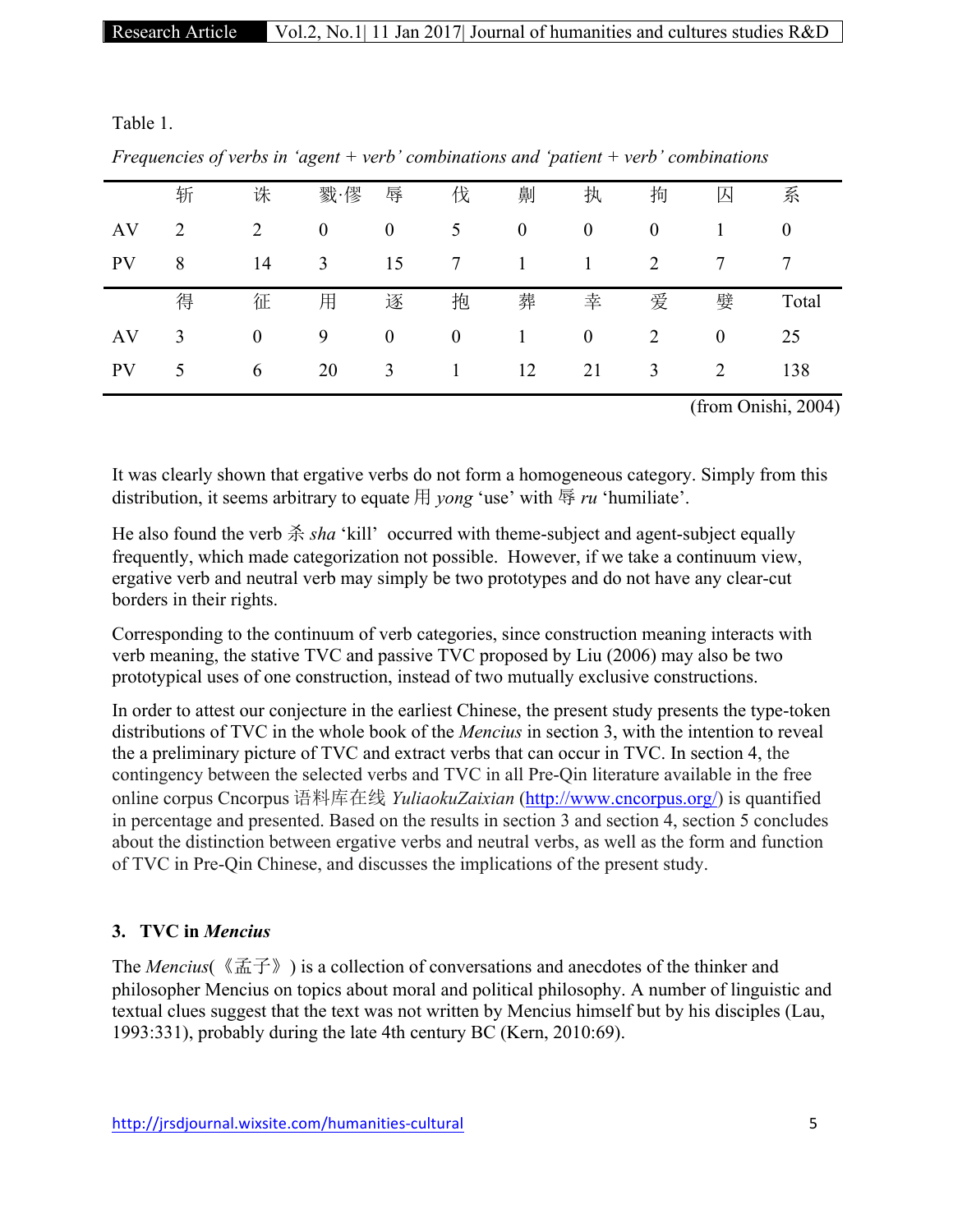The *Mencius* comprises seven chapters, 38125 characters, of which a sample of 55 tokens of TVC is collected. The sample is analyzed regarding the animacy of themes (subjects), the modes, and the semantics of the verbs.

Among the total of 55tokens, 10 (18.18%) take the form 'theme 不可胜 *bukesheng* verb', constituting a considerable type frequency. The 'theme 不可胜 *bukesheng* verb' construction denoted the theme cannot bear the imposition of the verb or the amount of the theme cannot be fully consumed by the verb, in which the theme-subjects are mostly inanimate, with only one token taking a human being as the theme-subject:

(7) 民……不可胜诛。 Min **bu ke sheng zhu**. citizen not can bear kill 'Citizens are too many to wipe out. '

Only three verbs occur in the 'theme 不可胜 *bukesheng* verb' construction, specifically 用 *yong* 'use' (6 tokens), 食 *shi* 'eat' (3 tokens), and 诛 *zhu* 'kill' (1 token).

Beside the 10 tokens of the 'theme 不可胜 *bukesheng* verb' construction, there are 8 other symbols containing  $\overline{p}$  *ke* 'can',  $\overline{\mathcal{L}}$  *zu* 'suffice' or  $\overline{\mathcal{R}}$  *nan* 'be difficult to', denoting the property of the theme that it can or cannot be affected or receive certain action. In these eight tokens, four of the themes take human beings as the theme-subjects. The verbs occurring in 'theme 可 *ke*/足 *nan*/难 *nan* verb' are also transitive verbs: 运 *yun* 'operate' (1 token), 法 *fa* 'follow the example of' (2 tokens), 伐 *fa* 'kill' (1 token), 杀 *sha* 'kill' (1 token), 欺 *qi* 'deceive' (1 token), and 罔 *wang* 'deceive' (1 token).

In the rest 37 tokens, it is found that the themes are inanimate in 20 (54.05%) of the collected tokens. Body part words is used in one token to refer to human themes:

(8) 暴 其 民 甚, 则 身弑 国 亡。 Bao qi min shen, ze shen shi guo wang. abuse its people too much, Conj. body kill country die 'If people are abused too much, body (life) will be killed and the country will die.'

The verb type frequencies of TVC are aggregately shown in Table 2 (the  $\overline{H}$  *ke* 'can'/ $\overline{L}$  *zu* 'suffice'/难 *nan* 'be difficult to' construction excluded).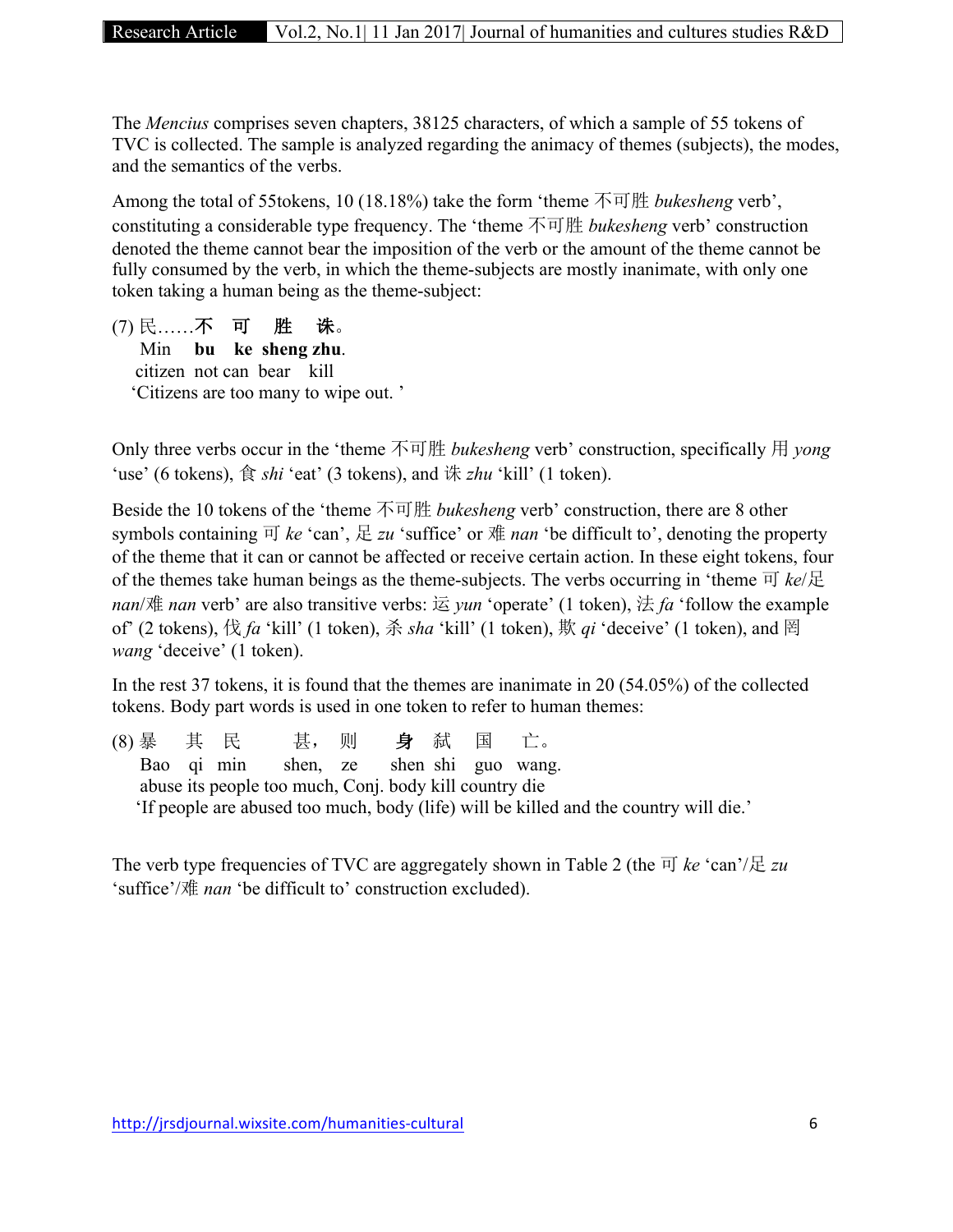Table 2.

| Verb      | 举     | 见        | 闻       | 卒           | 行         | 听        | 定               | 辟          |
|-----------|-------|----------|---------|-------------|-----------|----------|-----------------|------------|
| Meaning   | raise | appear   | hear    | die         | implement | listen   | pacify          | avoid      |
| Frequency |       |          | 3       |             |           | 2        | 2               | 2          |
| Verb      | 用     | 成        | 食       | 治           | È         | 备        | 弑               | 聚          |
| Meaning   | use   | complete | eat     | govern      | die       | prepare  | kill            | accumulate |
| Frequency |       |          |         |             |           |          |                 |            |
| Verb      | 蔽     | 助        | 驾       | 削           | 税         | 溢        | 絜(used<br>as 洁) | Total      |
| Meaning   | cover | help     | harness | cut<br>down | tax       | overflow | clean           |            |
| Frequency |       |          |         |             |           |          |                 | 37         |

*Verb type frequencies in TVC in the Mencius*

It can be observed in Table 2 that although the sample is fairly small, the frequency profile of the verbs in TVC follows a Zipfian distribution whereby the highest frequency types account for the most tokens (Zipf, 1935). In terms of verbal semantics, many verbs in TVC entail the change of state of the theme, such as 举 *ju* 'raise', 见 *xian* 'appear', 卒 *zu* 'die', 定 *ding* 'pacify', 成 *cheng* 'complete', 亡 *wang* 'die', 备 *bei* 'prepare', 聚 *ju* 'accumulate', 削 *xue* 'cut down', and 絜(used as 洁)*jie* 'clean'. A related phenomenon is that adverbs denoting already, such as 既 *ji* or  $\exists$  *yi* are sometimes captured highlighting the change-of-state sense:

| 犠 牲                                                                                       | 既   |  | 成,              | 粢 | 盛                 | 既<br>絜。    |  |  |  |  |
|-------------------------------------------------------------------------------------------|-----|--|-----------------|---|-------------------|------------|--|--|--|--|
| Xisheng ji                                                                                |     |  | cheng, zi cheng |   |                   | jie.<br>11 |  |  |  |  |
| sacrifice already complete rice grains (in the sacrificial vessel) already clean          |     |  |                 |   |                   |            |  |  |  |  |
| The sacrifice is ready. The rice and the grains have already been cleaned in the vessel.' |     |  |                 |   |                   |            |  |  |  |  |
| $(10) \Leftrightarrow$                                                                    | 乘 舆 |  | 己               |   | 驾<br>矣。           |            |  |  |  |  |
|                                                                                           |     |  | Jin cheng yu yi |   | <i>iia</i><br>V1. |            |  |  |  |  |
| now horse carriage already harness SFP                                                    |     |  |                 |   |                   |            |  |  |  |  |
| 'The horse and carriage have already been harnessed (are ready now).'                     |     |  |                 |   |                   |            |  |  |  |  |

To summarize TVC in the *Mencius*, it encodes a perfective change-of-state sense in most cases, whereas 'theme  $+\overline{v}$  *ke*/ $\overline{\mathcal{L}}$  *nan*/ $\overline{\mathcal{R}}$  *nan* + V' consists another special type denoting the property of the theme. Animate theme-subjects are observed as frequent as inanimate ones, exhibiting no special tendency, and body parts are occasionally employed to take the place of human themesubjects.

# **4. Contingency between Verb Types and TVC in Pre-Qin Period**

In order to select verbs for the study of contingency, factors of overall frequency, polysemy, homonym, and semantic diversity is taken into consideration.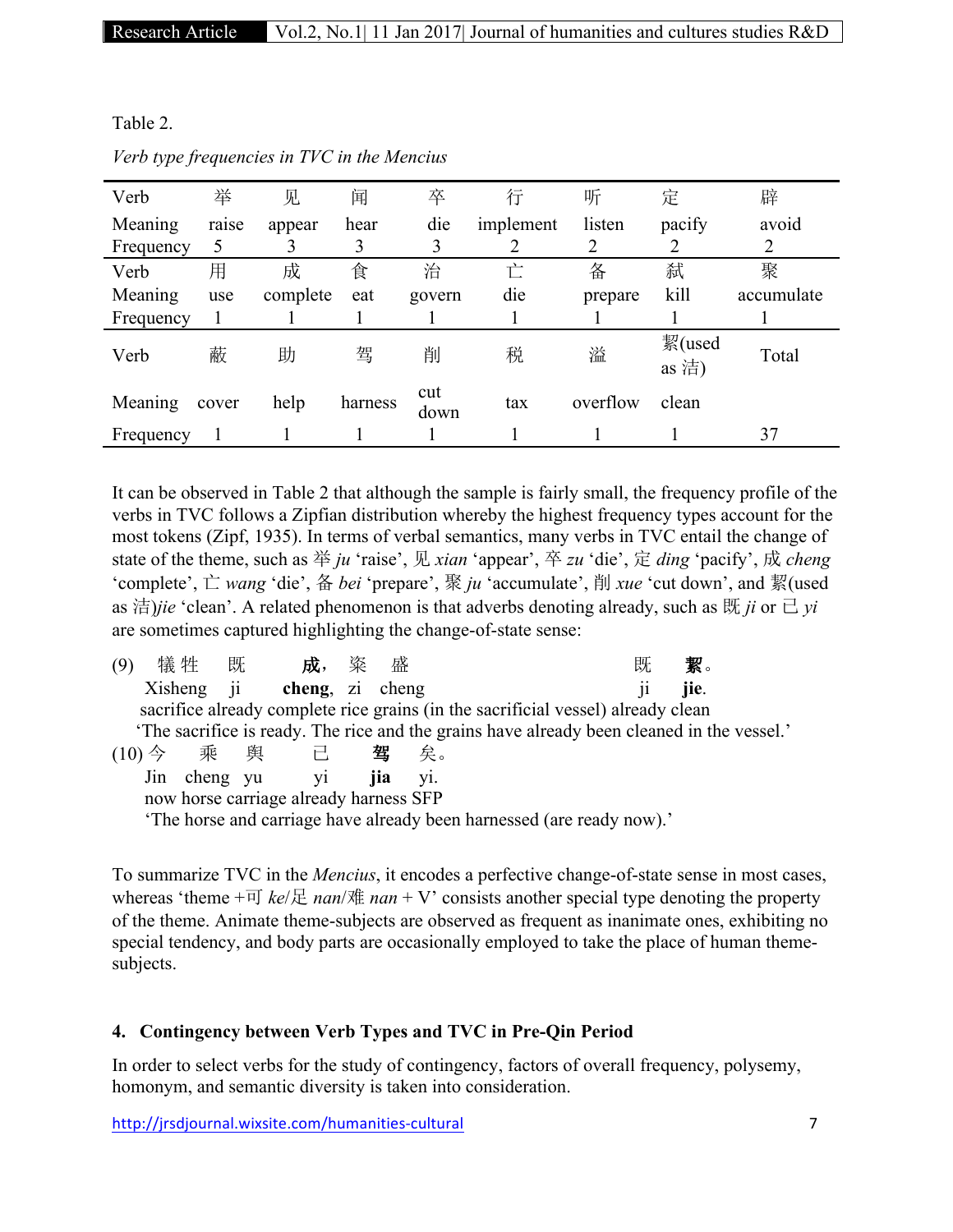To guarantee the applicability of the present study, the study of verbs with relatively high frequency will be more meaningful than investigation of uncommon verbs. However, a lot of tokens will add to the workload of coding. We searched all the verbs listed in Table 1 in all Pre-Qin texts (before 255 BC) available in the open online corpus Cncorpus 语料库在线 *YuliaokuZaixian* (http://www.cncorpus.org/) to get an idea of the overall frequency of each verb respectively. Results are shown in Table 3.

Table 3.

| Rank           | Verb | Frequency | Rank | Verb | Frequency | Rank | Verb  | Frequency |
|----------------|------|-----------|------|------|-----------|------|-------|-----------|
| 1              | 行    | 3023      | 9    | 亡    | 1264      | 17   | 蔽     | 168       |
| $\overline{2}$ | 用    | 2164      | 10   | 听    | 834       | 18   | 助     | 164       |
| 3              | 见    | 2045      | 11   | 举    | 763       | 19   | 驾     | 154       |
| $\overline{4}$ | 成    | 1872      | 12   | 定    | 629       | 20   | 削     | 146       |
| 5              | 闻    | 1826      | 13   | 备    | 534       | 21   | 税     | 55        |
| 6              | 卒    | 1701      | 14   | 辟    | 490       | 22   | 溢     | 42        |
| 7              | 食    | 1592      | 15   | 弑    | 320       | 23   | 絜     | 23        |
| 8              | 治    | 1367      | 16   | 聚    | 258       |      | Total | 21404     |

*Frequencies of verbs in Pre-Qin literature*

After a further investigation of the tokens we found verbs with high frequency are mostly polysemies or homonyms, such as the original meaning of 行 *xing/hang* is 'road', it can also mean 'line; row; army' and many other meanings. Since our purpose is to look at the contingency between verbs and TVC, polysemies or homonyms will bring great trouble to coding and considerable noise to our analysis, thus should ideally be eliminated.

Based on the frequency and with polysemies/homonyms excluded, we narrowed our study down to six verbs, specifically 削 *xue* 'cut down', 助 *zhu* 'help', 听 *ting* 'listen', 备 *bei* 'prepare', 弑 *shi* 'kill', and 聚 *ju* 'accumulate', all of which occur in more than 100 tokens. Moreover, these six verbs present a remarkable diversity in terms of verbal semantics, with 削 *xue* 'cut down', 备 *bei* 'prepare', 弑 *shi* 'kill' and 聚 *ju* 'accumulate' implying change of state, among which 弑 *shi* 'kill' is punctual, 助 *zhu* 'help' as a typical transitive verb not implying change of state, together with the perception verb 听 *ting* 'listen'. For these six target verbs, we coded all tokens to pick out TVC structures.

We assessed the contingencies between these six verbs and TVC by looking at how faithful they are to TVC: among all the tokens of a verb, what is the type frequency of TVC? The results are calculated in percentage and presented in Table 4.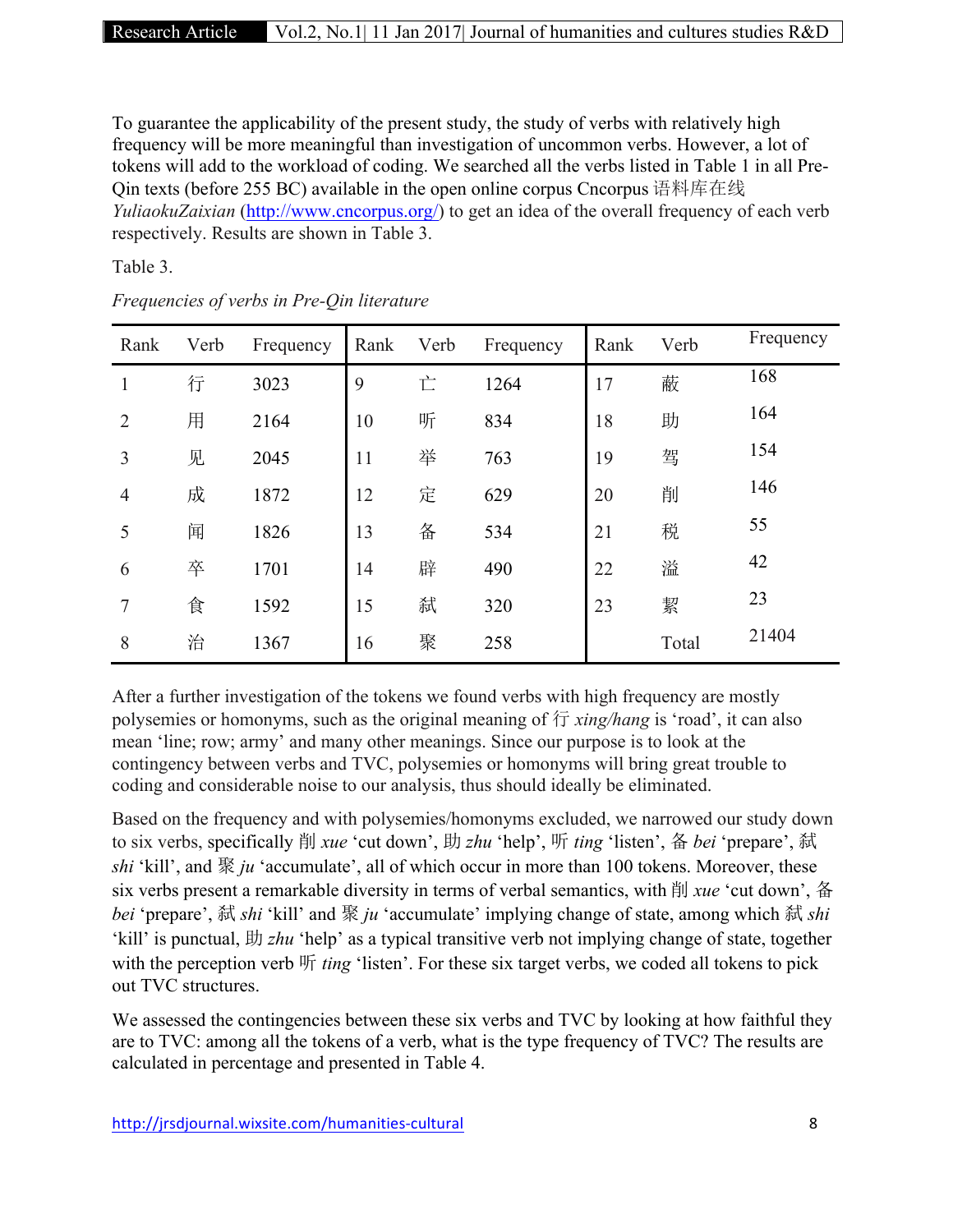Table 4.

| Verb           | <b>TVC</b><br><b>Type Frequency</b> | Token Frequency | Percentage |
|----------------|-------------------------------------|-----------------|------------|
| 助 'help'       | $\overline{2}$                      | 164             | 1.22%      |
| 弑 'kill'       | 25                                  | 322             | 7.76%      |
| 听 'listen'     | 120                                 | 807             | 14.87%     |
| 备 'prepare'    | 139                                 | 533             | 26.08%     |
| 聚 'accumulate' | 81                                  | 255             | 31.76%     |
| 削 'cut down'   | 71                                  | 145             | 48.97%     |

*TVC type frequency of each verb in Pre-Qin literature*

If we plot the percentages in a bar chart, a continuum can be clearly observed.



*Figure 1.* Faithfulness of verbs to TVC

In Figure 1, it seems impossible to draw a border between ergative verbs and neutral verbs for our six targets based on their faithfulness to TVC. Moreover, Cikoski's (1978) definition of ergative verbs is problematic per se in the sense that beside TVC, all target verbs also allow 'agent + verb' (AV, henceforth) use without the presence of the theme, as shown in examples (11)- (16). Virtually, in the present study, we did not find a single verb that only occurs in TV but not AV.

(11)右 兵, 弓 矢 御, 殳 矛 守, 戈 戟 助。 You bing, gong shi yu, shu mao shou, ge ji **zhu**. respect weapon bow arrow shield pole spear defend dagger-axe halberd help 'Attach importance to the use of weapons: bow and arrow to shield, spear to defend, and dagger-axe and halberd to support.'

(《司马法》)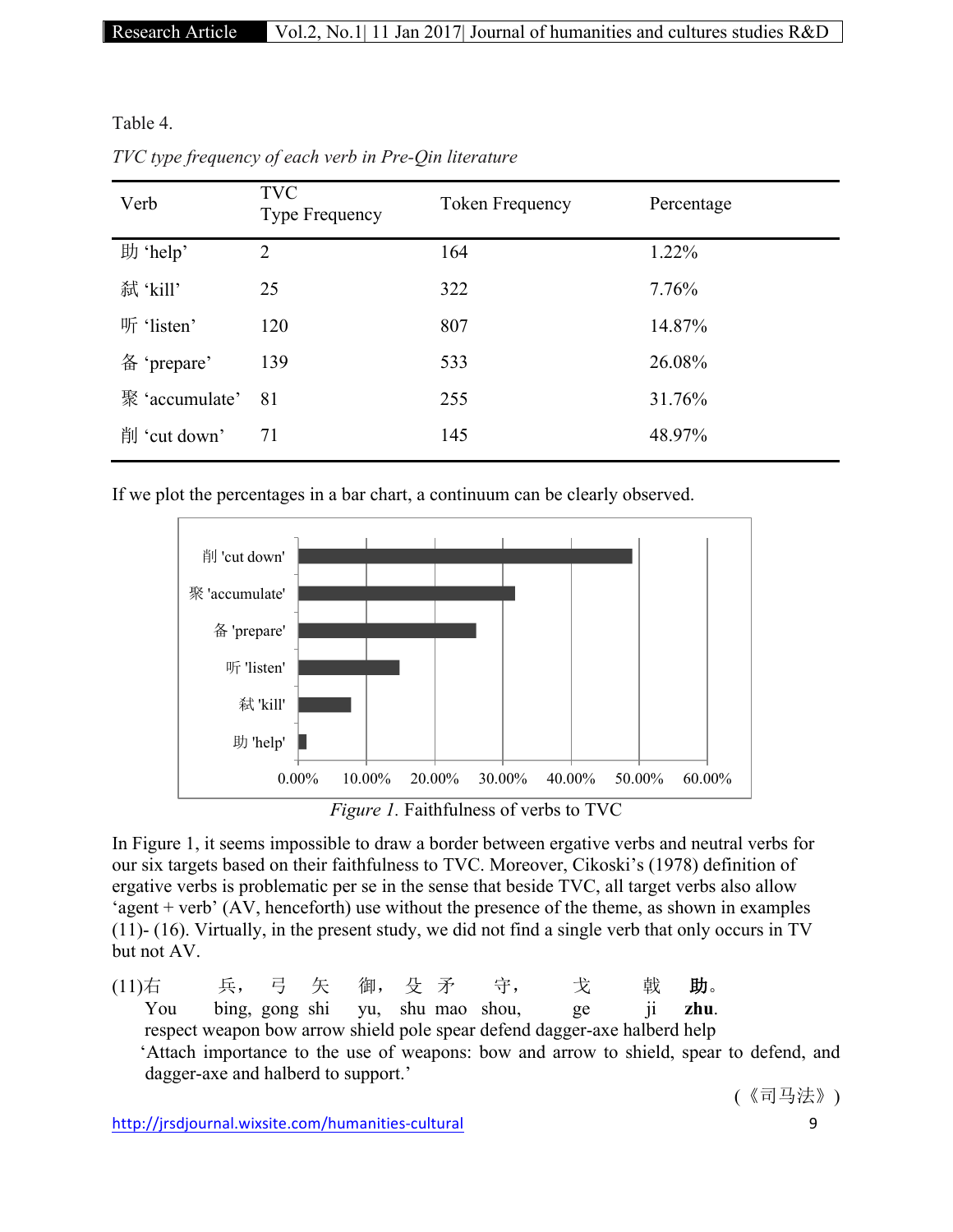| (12) 取 国 者, 称 国 以 弑。                                                                                    |                       |  |  |  |                                                                                      |         |  |
|---------------------------------------------------------------------------------------------------------|-----------------------|--|--|--|--------------------------------------------------------------------------------------|---------|--|
| Qu guo zhe, cheng guo yi shi.                                                                           |                       |  |  |  |                                                                                      |         |  |
| take country person claim country Conj. kill                                                            |                       |  |  |  |                                                                                      |         |  |
|                                                                                                         |                       |  |  |  | 'The person who wants to behead a country kills (the emperor) to claim the country.' |         |  |
|                                                                                                         |                       |  |  |  |                                                                                      | (《谷梁传》) |  |
| (13) 桓 公 不 听, 遂 与 之 盟。                                                                                  |                       |  |  |  |                                                                                      |         |  |
| Huan Gong bu ting, sui yu zhi meng.                                                                     |                       |  |  |  |                                                                                      |         |  |
| Duke Huan not listen to Conj. with them align                                                           |                       |  |  |  |                                                                                      |         |  |
| 'Duke Huan did not listen and formed a league with them.'                                               |                       |  |  |  |                                                                                      |         |  |
|                                                                                                         |                       |  |  |  |                                                                                      | (《谷梁传》) |  |
| (14) 使 敌 备 东, 而 击 其 西。                                                                                  |                       |  |  |  |                                                                                      |         |  |
| Shi di bei dong, er ji qi xi.                                                                           |                       |  |  |  |                                                                                      |         |  |
|                                                                                                         |                       |  |  |  |                                                                                      |         |  |
| let enemy prepare east Conj. attack its west<br>'Let enemies prepare at the east then attack the west.' |                       |  |  |  |                                                                                      |         |  |
|                                                                                                         |                       |  |  |  |                                                                                      |         |  |
|                                                                                                         |                       |  |  |  |                                                                                      | (《兵法》)  |  |
| (15) 今 子 常 而 蓄 聚 不 厌。                                                                                   |                       |  |  |  |                                                                                      |         |  |
| Jin Zichang er xu ju bu yan.                                                                            |                       |  |  |  |                                                                                      |         |  |
| now Zichang Conj. store accumulate not satisfy                                                          |                       |  |  |  |                                                                                      |         |  |
|                                                                                                         |                       |  |  |  | 'Right now, Zichang  keeps storing and accumulating (things) without satisfaction.'  |         |  |
|                                                                                                         |                       |  |  |  |                                                                                      | (《国语》)  |  |
| (16) 君 陈…… 无 倚 法 以 削。                                                                                   |                       |  |  |  |                                                                                      |         |  |
| Jun                                                                                                     | Chen wu yi fa yi xue. |  |  |  |                                                                                      |         |  |
| the monarch of Chennot rely on law Conj. exploit                                                        |                       |  |  |  |                                                                                      |         |  |
|                                                                                                         |                       |  |  |  | 'The monarch of Chen (please) do not exploit (people) relying on the law.'           |         |  |
|                                                                                                         |                       |  |  |  |                                                                                      | (《尚书》)  |  |
|                                                                                                         |                       |  |  |  |                                                                                      |         |  |

It is also noteworthy that even for the target verb most faithful to TVC, 削 *xue* 'cut down', TVC type frequency accounts for less than 50% of the token frequency.

Therefore, in the language use during Pre-Qin period, the notions of ergative verbs and neutral verbs can only be understood as prototypes: most verbs can take both agent-subject and themesubject, but ergative verbs are those with relatively high contingencies to TVC, while neutral verbs have relatively low contingencies to TVC. This is not to say there is no tendency at all. As is noted before, among the target verbs, 削 *xue* 'cut down' and 聚 *ju* 'accumulate' inherently encode a change of state of the theme, and 助 *zhu* 'help' does not. A tentative generalization can be made that change-of-state verbs are more likely to be ergative. 弑 *shi* 'kill' seems to be an exception to this generalization as it also implies a change of state of the theme but the faithfulness to TVC is only observed to be 7.76%. This exception may be accounted for by the animacy, status, and power of its theme. In Pre-Qin Chinese, the theme of 弑 *shi* 'kill' has to be the emperor/king/monarch, and it is found in our tokens that the type frequency of 弑君 *shijun* 'kill the monarch' is as high as 162.

To summarize, it is able to claim that change-of-state verbs have a high contingency to TVC in Pre-Qin Chinese and correspondingly, the prototypical function of TVC has something to do with change of state.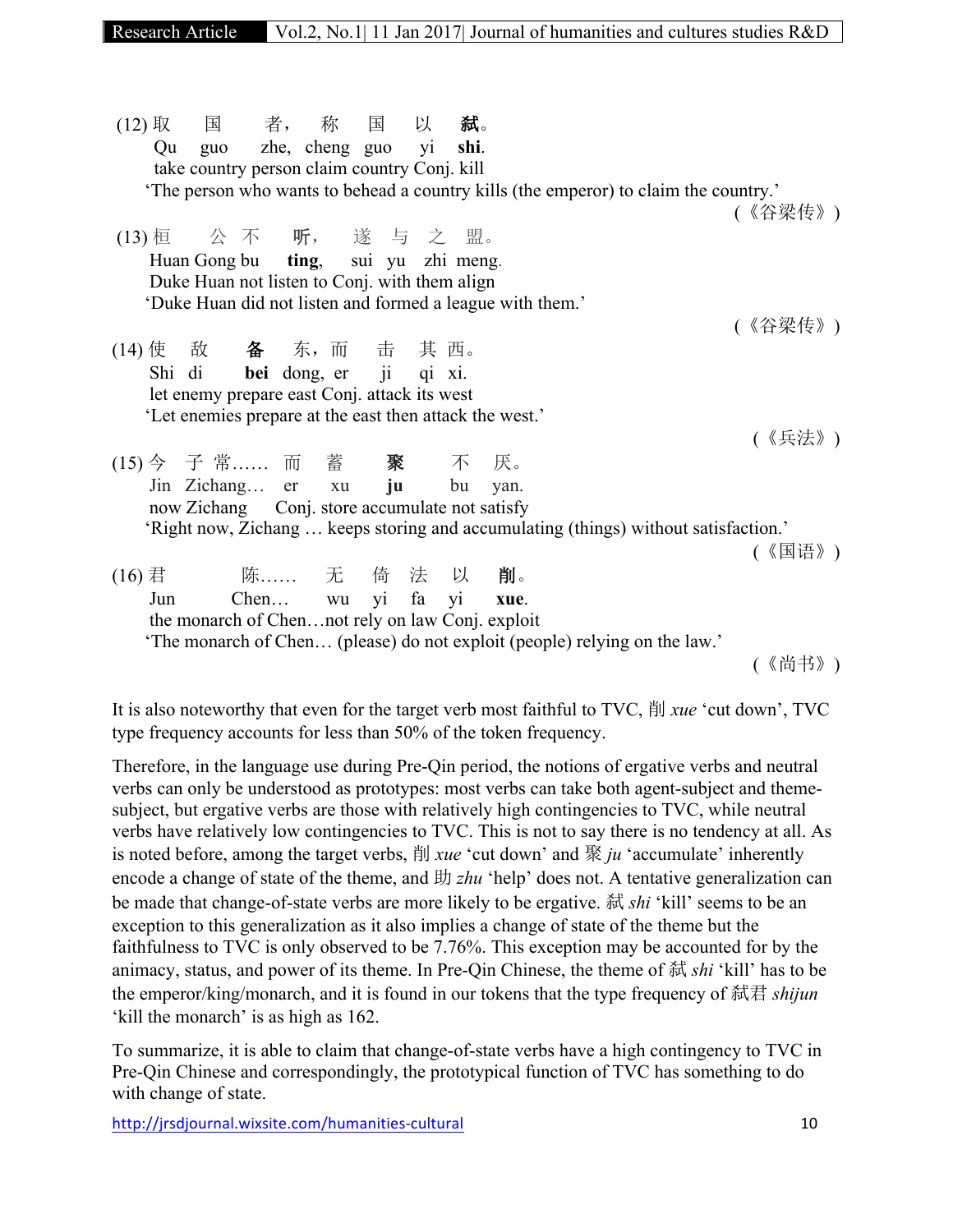### **5. Conclusions and Implications**

The present study investigates 'theme + verb' construction (TVC) in the *Mencius* and the contingency between TVC and six target verbs in Pre-Qin literature. Findings suggest in Pre-Qin Chinese, the theme-subject in TVC can be animate or not, the most frequent verbs encode change of state, which can also be viewed as the prototypical function of TVC. Besides, another frequent type of TVC is formed by the modal verb  $\overline{H}$  *ke* 'can' denoting some generic property involving the potential of the theme. In terms of the origin of TVC, fairly large number of tokens are collected from the earliest Chinese texts, supporting Yao's (1999) claim that TVC is one of the most basic and ancient constructions in Chinese.

It needs to be noted that the present study is rather limited in scope. There are only 38125 characters in the *Mencius* and the contingencies between verbs and TVC is only estimated for 6 verbs. Investigations of more materials and more verbs are necessary for a more comprehensive picture. Moreover, all the materials come from Pre-Qin literature, the earliest record of Chinese, so it is also of interest to see the evolvement of TVC as well as of individual verbs in Chinese history after this period.

Despite the limited scope, ergative verb and neutral verb posited by Cikoski (1978) are shown to be two prototypes along with a continuum instead of finely defined categories. Change-of-state verbs are more faithful to TVC, constituting the central members of ergative verbs. However, in fact all studied verbs can occur in 'agent + verb', 'theme + verb', as well as 'agent + verb + theme' construction, which has another implication for verb transitivity that Chinese did not have a clear-cut distinction for transitive and intransitive verbs in the Pre-Qin period. Along this line, our finding that change-of-state verbs are the most frequent in TVC seems consistent with Hopper & Thompson's (1980) finding that non-action is lower than action in terms of transitivity.

From a cross-linguistic perspective, TVC is usually involved with the discussion of the unaccusative hypothesis (Perlmutter, 1978; Burzio, 1986; Belletti, 1988). Unaccusative verbs take theme-like subjects whereas unergative verbs take agent-like subjects. The notion of ergative verbs originates from a subclass of unaccusative verbs that can alternate between transitive and intransitive use, like *break* and *close*, which are also referred to as anticausative verbs(Levin, 1993: 26-27; Schäfer, 2009). It has been suggested that English anticausative verbs can roughly be characterized as verbs of change of state or change of location (Smith, 1970; Levin, 1993:28). The findings of the present study can be aligned to their theory. Moreover, based on the study of auxiliary selection in Romance and Germanic languages, Sorace (2000) proposed a unergative-unaccusative hierarchy on which change-of-state/location verbs happen to take the unaccusative end, suggesting change-of-state/location verbs are virtually always unaccusative in the studied Romance and Germanic languages.

As for the passive sense of TVC, data from Vietnamese, another representative of isolating language beside Chinese, show the same phenomenon of notional passive TVC:

(17) nhà này **mua** năm ngoái. house this buy year preceding 'This house was bought last year.'

(data from Liem, 1969: 11)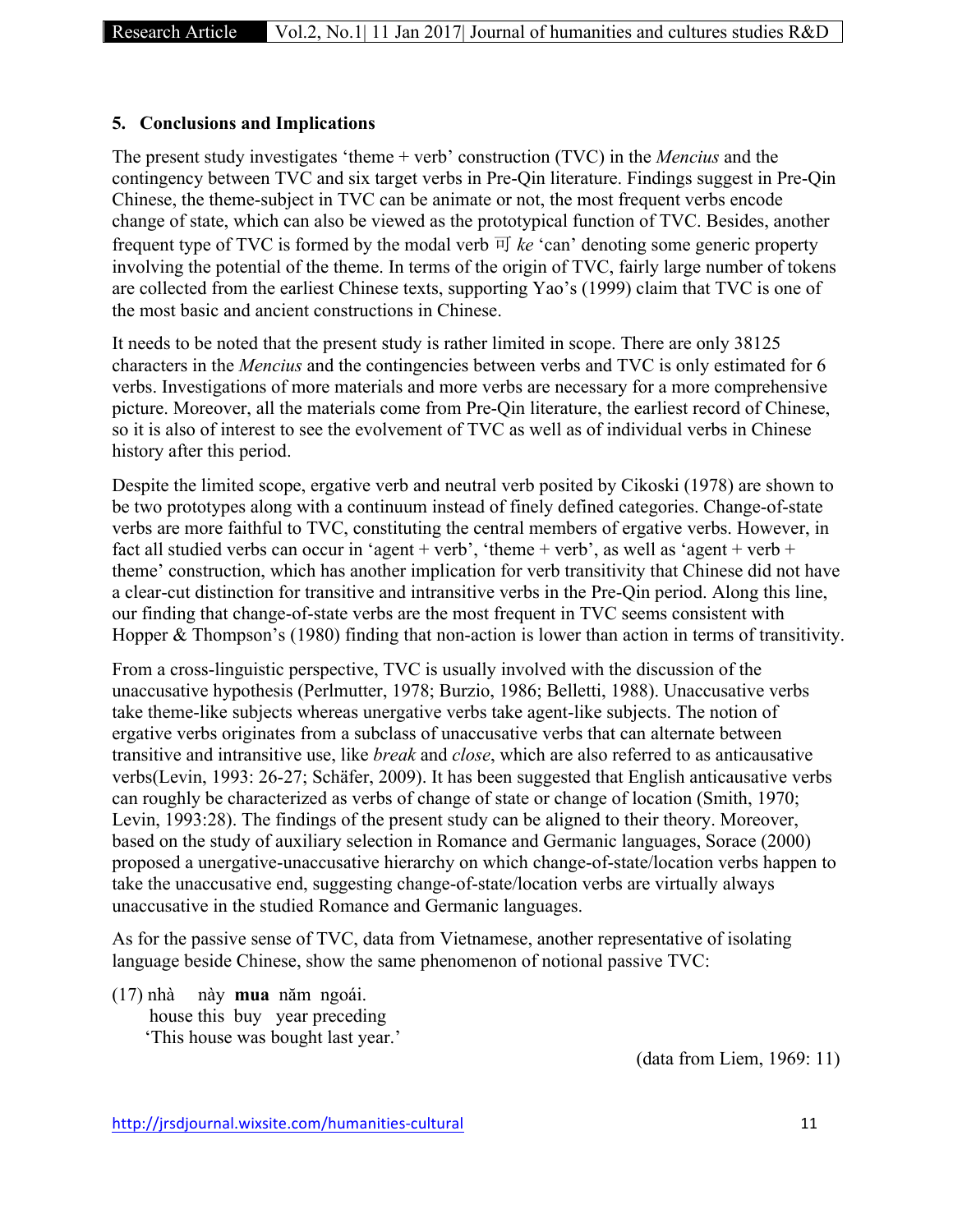(18) chuyện này thường **nghe** ở Sàigòn. story this usual hear Loc Saigon 'This story is usually heard in Saigon.'

(19) sách đó **bán** nhiều. that book **sell** much 'That book has sold a lot.' (data from Clark, 1974)

(data from Clark, 1974)

The notion of passive has been controversial in Vietnamese linguistics for decades, and researchers are still arguing whether it exists or not (Nguyen, 2008). From the perspective of construction grammar, due to the lack of inflection of isolating languages, no disparity in form can be captured between passive TVC and non-passive TVC. In terms of the meaning, admittedly passive is related to change of state in many cases, but there are some notional TVCs not involving the change of state, such as in (18), and the following example:

(20) 君 有 大 过 则 谏, 反覆 之而 不 听, 则 易 位。 Jun you da guo ze jian, fanfu zhi er bu **ting**, ze yi wei. monarch have big mistake Conj. admonish repeat it Conj. not listen Conj. change position 'If the monarch made big mistake, (you) admonished but are not listened, (you should) change a monarch.'

(《孟子》)

So, the passive sense can be interpreted as a derived non-prototypical function of TVC, but for sure, more studies are called for to support this point.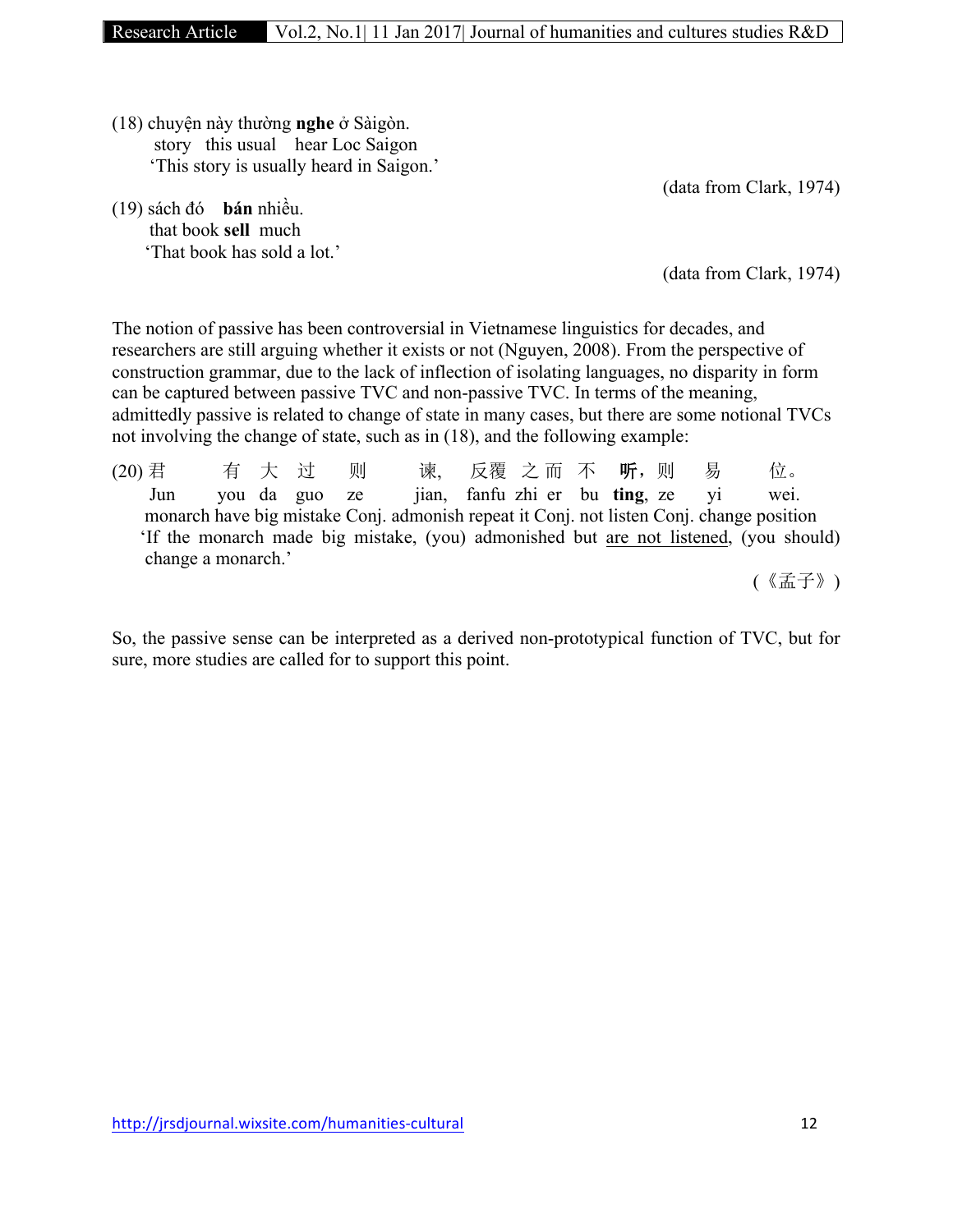#### **References**

- 1. Bybee, Joan L. (2012). Usage-based theory and exemplar representations of construction. In T. Hoffmann & G. Trousdale (Eds.), *The Oxford handbook of construction grammar* (pp. 49-69). New York: Oxford University Press. Available at https://www.unm.edu/~jbybee/downloads/Bybee2013UBTandExRep.pdf/
- 2. Belletti, Adriana. (1988). The Case of Unaccusatives. *Linguistics Inquiry, 19*(1), 1-34.
- 3. Burzio, Luigi. (1986). *Italian syntax: A government-binding approach*. Dordrecht: Foris.
- 4. Cikoski, John S. (1978a). An outline sketch of sentence structures and word classes in Classical Chinese—Three Essays on Classical Chinese grammar I. *Computational Analyses of Asian & African Languages, 8*, 17-152.
- 5. Cikoski, John S. (1978b). An outline sketch of sentence structures and word classes in Classical Chinese—Three Essays on Classical Chinese Grammar III. *Computational Analyses of Asian & African Languages, 8*, 133-208.
- 6. Clark, M. (1974). Passive and ergative in Vietnamese. In L. D. Nguen (Eds.), *South-East Asian linguistic studies* (pp. 75-88). Canberra: ANU, Pacific Linguistics.
- 7. Dong, Xiufang. (2015). 上古汉语叙事语篇中由话题控制的省略模式 Shanggu hanyu xushi yupian zhong you huati kongzhi de shenglve moshi [Topic-controlled ellipsis pattern in Ancient Chinese]. *Zhongguo Yuwen [Studies of the Chinese Language], 4*, 306-314.
- 8. Ellis, N. C., O'Donnell, M., & Römer, U. (2015). Usage-based language learning. In Brian MacWhinney and William O'Grady (Eds.), *The handbook of language emergence* (pp. 163-180). Wiley-Blackwell. HandbookofEmergenceOffprint.pdf/
- 9. Ellis, N. C. (2002). Frequency effects in language acquisition: A review with implications for theories of implicit and explicit language acquisition. *Studies in Second Language Acquisition, 24*, 143-188.
- 10. Ellis, N. C., &Cadierno, T. (2009). Constructing a second language. *Annual Review of Cognitive Linguistics, 7* (special section), 111–290.
- 11. Fang, Guangtao. (1961). 关于汉语被动句基本形式的几个疑问 Guanyu hanyu beidongju jiben xingshi de ji ge yiwen [Several issues about the basic form of Chinese passive sentence]. *Zhongguo Yuwen [Studies of the Chinese Language], 11*, 18-25.
- 12. Goldberg, Adele E. (1995). *Constructions: A construction grammar approach to argument structure*. Chicago: University of Chicago Press.
- 13. Goldberg, Adele E. (2003). Constructions: A new theoretical approach to language. *Trends in Cognitive Science, 7*, 219-224.
- 14. Harbsmeier, Christoph. (1980). Current issues in classical grammar. Some critical reflections on J. S. Cikoski: Three essays on classical Chinese grammar. *Acta Orientalia, 41*, 126-147.
- 15. Hong, Cheng. (1958/2000). 论古汉语的被动式 Lun guhanyu de beidongshi [On the passive construction in classical Chinese]. In *Hong Cheng wenji [Collected works of Cheng Hong]* (pp. 112-138). Nanjing: Jiangsu Guji Chubanshe [Jiangsu Phoenix House].
- 16. Hsveh, Frank F. S. (1994). Subject deletion and "passive construction" in Classical Chinese. In S. Gao (Eds.), 第一届国际先秦汉语语法研讨会论文集 *Di yi jie Guoji*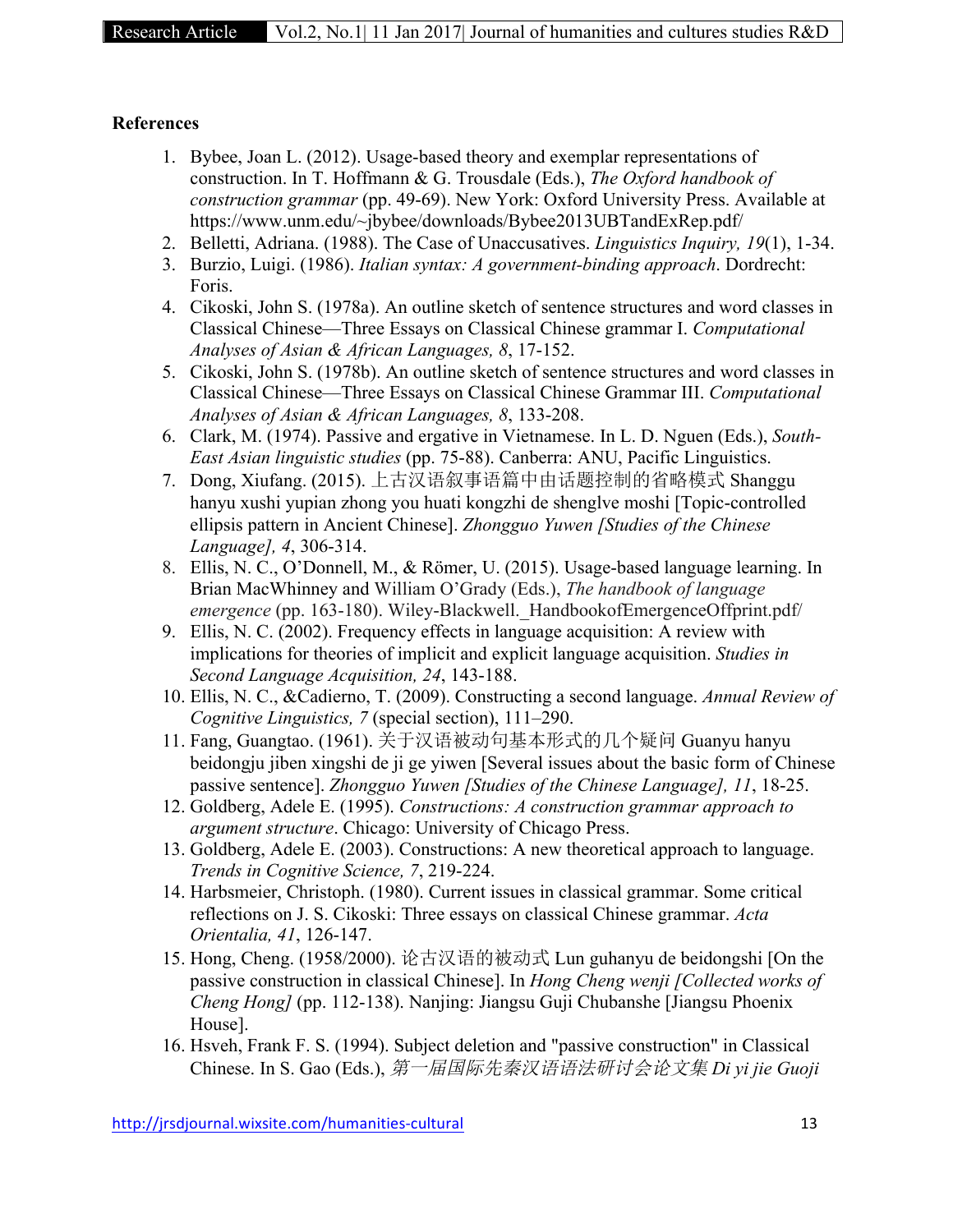*Xianqin Hanyu Yufa Yantaohui Lunwenji [Papers of the First International Congress on Pre-Qin Chinese Grammar]*(pp. 383-419). Changsha, Hunan: Yuelu Press.

- 17. Kern, M. (2010). Early Chinese Literature, Beginnings through Western Han. In S. Owen (Eds.), *The Cambridge history of Chinese literature, Volume I* (pp. 1-115). Cambridge: Cambridge University Press.
- 18. Langacker, Ronald W. (1991). *Foundations of Cognitive Grammar, vol. 2, Descriptive application*. Stanford: Stanford University Press.
- 19. Langacker, Ronald W. (2008). *Cognitive Grammar: A basic introduction*. New York: Oxford University Press.
- 20. Lau, D. C. (1993). Mengtzu 孟子 (Mencius). In M. Loewe (Eds.), *Early Chinese Texts: A Bibliographical Guide* (pp. 331–335). Berkeley: Society for the Study of Early China; Institute of East Asian Studies, University of California, Berkeley.
- 21. Levin, Beth. (1993). *English verb classes and alternations*. Chicago: University Press of Chicago.
- 22. Li, Jinxi (1933/1986). 比较文法 *Bijiao wenfa [Contrastive grammar]*. Beijing: Zhonghua Book Company.
- 23. Liem, N.-D. (1969). *Vietnamese Grammar: A combined tagmemic and transformational approach*. Canberra: Australian National University.
- 24. Liu, Chenghui. (2006). 先秦汉语的受事主语句和被动句 Xianqin hanyu de shoushi zhuyu ju he beidongju [Theme as subject sentence and passive sentence in Pre-Qin Chinese]. *Language and Linguistics, 7*(4), 825-861.
- 25. Lv, Shuxiang. (1942). 中国文法要略 *Zhongguo wenfa yaolve [An outline of Chinese grammar]*. Chongqing: The Commercial Press.
- 26. Mei, Tsu-Lin. (1991). 从汉代的"动杀"、"动死"来看动补结构的发展——兼论中古 时期起词的施受关系的中立化 Cong Handai de 'dong-sha', 'dong-si' lai kan dongbujiegou de fazhan [A view of the development of the resultative verb compound in Han Dynasty from 'verb  $+$  sha' and 'verb  $+$  si': The neutralization of the agenttheme relationship of the starting verb in the mediaeval times]. In *Yuyanxue Luncong [Linguistics] Vol. 16* (pp. 112-172). Beijing: The Commercial Press.
- 27. Nguyen, H. C. (2008, May). *Vietnamese passive sentences from a typological perspective*. Paper presentend at the 18th Annual Meeting of the Southeast Asian Linguitics Society. Universiti Kebangsaan Malaysia, Bangi. Abstract retrieved from http://lingweb.eva.mpg.de/jakarta/seals\_xviii/abstracts/nguyen.pdf/
- 28. Onishi, Katsuya. (2004). 施受同辞刍议——《史记》中的"中性动词"和"作格动词" Shishoutongci chuyi: Shijizhong de 'zhongxingdongci' he 'zuogedongci' [A preliminary discussion of the altenation between agent and patient: Neutral verbs and ergative verbs in Shiji]. In K. Takashima & S. Jiang (Eds.), *Meaning and form: Essays in Pre-Modern Chinese grammar* (pp. 375-394). Muenchen: Lincom Europa.
- 29. Perlmutter, David M. (1978). Impersonal passives and the Unaccusative Hypothesis. In *Proceedings of the 4th Annual Meeting of the Berkeley Linguistics Society (pp.157–* 189). Berkeley: Berkeley. Berkeley Linguistics Society.
- 30. Schäfer, Florian. (2009). The causative alternation. *Language and Linguistics Compass, 3*(2), 641-681.
- 31. Smith, C.S. (1970). Jespersen's 'move and change' class and causative verbs in English. In M. A. Jazayery, E.C. Polom´e, & W. Winte (Eds.), *Linguistic and literary*